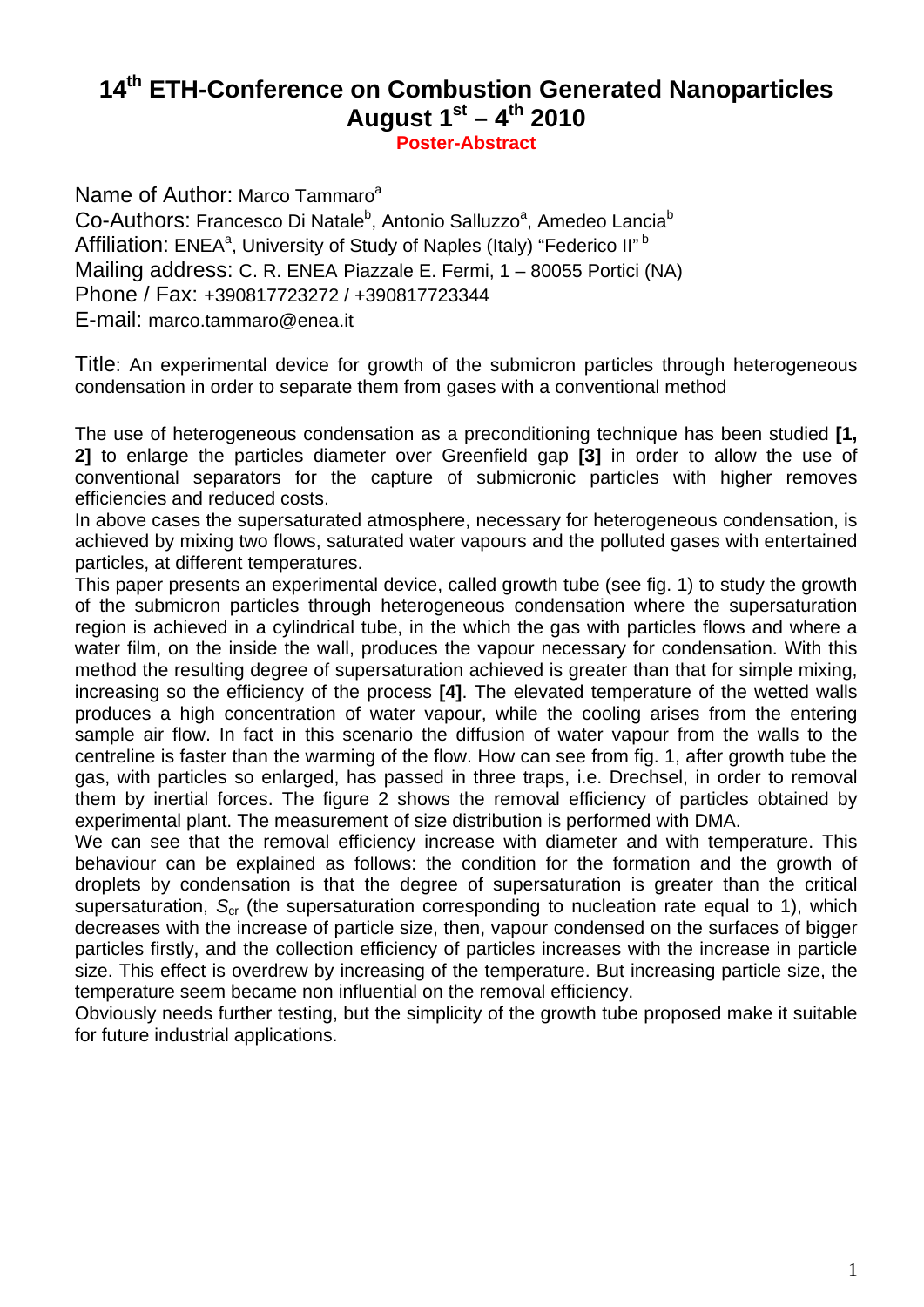





**Fig. 2 – Removal efficiency vs particle radius at two different wall temperatures** 

- 1. Linjun Yang, Jingjing Bao, Jinpei Yan, Jinhui Liu, Shijuan Song, Fengxian Fan, removal of fine particles in wet flue gas desulfurization system by heterogeneous condensation, Chemical Engineering journal, 156 (2010), 25-32
- 2. Heidenreich S., Ebert F., Condensational droplet growth as a preconditioning technique for the separation of submicron particles particles from gases, Chemical Engineering and Processing 34 (1995) 235-244
- 3. Seinfeld, J.H., Pandis, S.N., 1998. Atmospheric Chemistry and Physics. Wiley, New York, 1326
- 4. Hering S. V., Stolzenburg M.R.,. A method for particle size amplification by water condensation in a laminar, thermally diffusive flow, Aerosol Science and Technology, 39 (2005) 428-436.